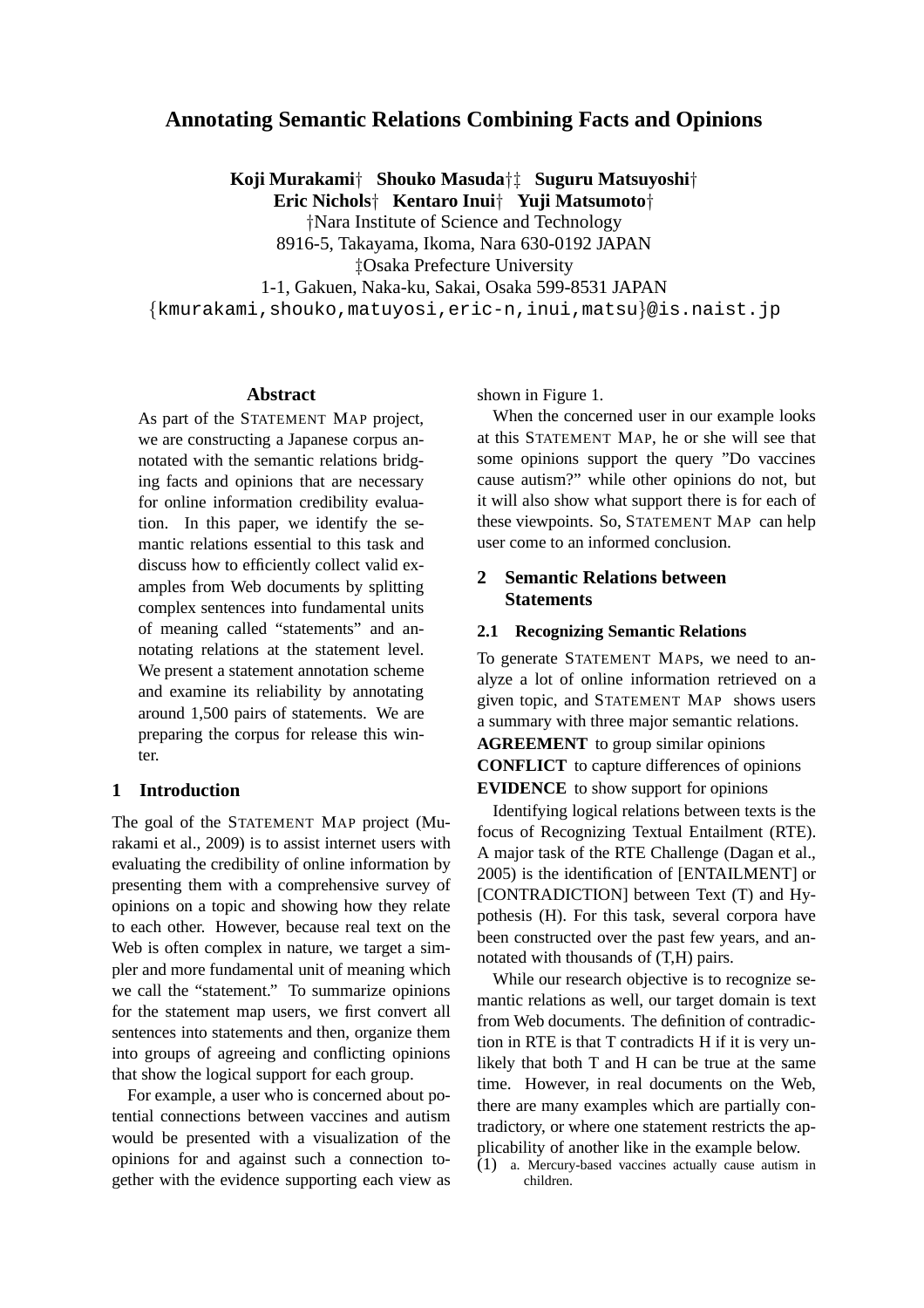

Figure 1: An example STATEMENT MAP for the query "Do vaccines cause autism?"

b. Vaccines can trigger autism in a vulnerable subset of children.

While it is difficult to assign any relation to this pair in an RTE framework, in order to construct statement maps we need to recognize a contradiction between (1a) and (1b).

There is another task of recognizing relations between sentences, CST (Cross-Document Structure Theory) which was developed by Radev (2000). CST is an expanded rhetorical structure analysis based on RST (Mann and Thompson, 1988), and attempts to describe relations between two or more sentences from both single and multiple document sets. The CSTBank corpus (Radev et al., 2003) was constructed to annotate crossdocument relations. CSTBank is divided into clusters in which topically-related articles are gathered. There are 18 kinds of relations in this corpus, including [EQUIVALENCE], [ELABORATION], and [REFINEMENT].

#### **2.2 Facts and Opinions**

RTE is used to recognize logical and factual relations between sentences in a pair, and CST is used for objective expressions because newspaper articles related to the same topic are used as data. However, the task specifications of both RTE and CST do not cover semantic relations between opinions and facts as illustrated in the following example.

- (2) a. There must not be a connection between vaccines and autism.
	- b. I do believe that there is a link between vaccinations and autism.

Subjective statements, such as opinions, are recently the focus of many NLP research topics, such as review analysis, opinion extraction, opinion QA, or sentiment analysis. In the corpus constructed by the MPQA Project (Multi-Perspective Question Answering) (Wiebe et al., 2005), individual expressions are marked that correspond to explicit mentions of private states, speech events, and expressive subjective elements.

Our goal is to annotate instances of the three major relation classes: [AGREEMENT], [CON-FLICT] and [EVIDENCE], between pairs of statements in example texts. However, each relation has a wide range, and it is very difficult to define a comprehensive annotation scheme. For example, different kinds of information can act as clues to recognize the [AGREEMENT] relations. So, we have prepared a wide spectrum of semantic relations depending on different types of information regarded as clues to identify a relation class, such as [AGREEMENT] or [CONFLICT]. Table 1 shows the semantic relations needed for carrying out the aanotation. Although detecting [EV-IDENCE] relations is also essential to the STATE-MENT MAP project, we do not include them in our current corpus construction.

#### **3 Constructing a Japanese Corpus**

### **3.1 Targeting Semantic Relations Between Statements**

Real data on the Web generally has complex sentence structures. That makes it difficult to recognize semantic relations between full sentences. but it is possible to annotate semantic relation between parts extracted from each sentence in many cases. For example, the two sentences A and B in Figure 2 cannot be annotated with any of the semantic relations in Table 1, because each sentence include different types of information. However, if two parts extracted from these sentences C and D are compared, the parts can be identified as [EQUIVALENCE] because they are semantically close and each extracted part does not contain a different type of information. So, we attempt to break sentences from the Web down into reasonable text segments, which we call "statements." When a real sentence includes several pieces of se-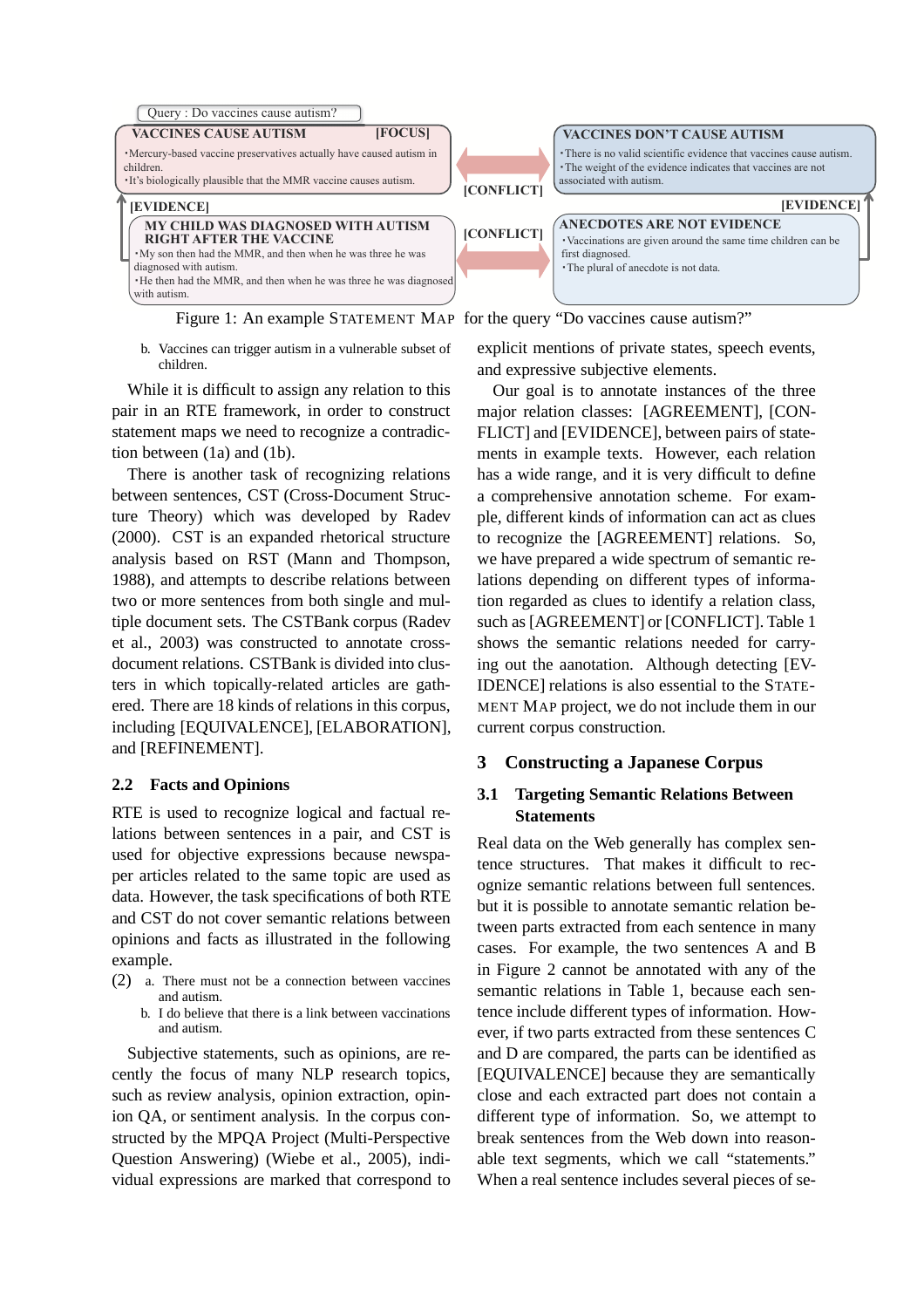| <b>Relation Class</b> | <b>Relation Label</b>      | Example                                                                               |
|-----------------------|----------------------------|---------------------------------------------------------------------------------------|
| <b>AGREEMENT</b>      | Equivalence                | A: The overwhelming evidence is that vaccines are unrelated to autism.                |
|                       |                            | B: There is no link between the MMR vaccine and autism.                               |
|                       | <b>Equivalent Opinion</b>  | A: We think vaccines cause autism.                                                    |
|                       |                            | B: I am the mother of a 6 year old that regressed into autism because of his 18 month |
|                       |                            | vaccinations.                                                                         |
|                       | Specific                   | A: Mercury-based vaccine preservatives actually have caused autism in children.       |
|                       |                            | B: Vaccines cause autism.                                                             |
| <b>CONFLICT</b>       | Contradiction              | A: Mercury-based vaccine preservatives actually have caused autism in children.       |
|                       |                            | B: Vaccines don't cause autism.                                                       |
|                       | Confinement                | A: Vaccines can trigger autism in a vulnerable subset of children.                    |
|                       |                            | B: Mercury-based vaccine actually have caused autism in children.                     |
|                       | <b>Conflicting Opinion</b> | A: I don't think vaccines cause autism.                                               |
|                       |                            | B: I believe vaccines are the cause of my son's autism.                               |
|                       |                            |                                                                                       |

Table 1: Definition of semantic relations and example in the corpus

| $(A)$ Real sentence $(1)$                               |                                                                                                    | $(B)$ Real sentence $(2)$ |                                             |                                                                                             |  |
|---------------------------------------------------------|----------------------------------------------------------------------------------------------------|---------------------------|---------------------------------------------|---------------------------------------------------------------------------------------------|--|
|                                                         | According to Department<br>of Medicine, there is no<br>link between the MMR<br>vaccine and autism. |                           |                                             | The weight of the<br>evidence indicates that<br>vaccines are not<br>associated with autism. |  |
| $(C)$ Statement $(1)$                                   | (E) [EQUIVALENCE]                                                                                  |                           |                                             | $(D)$ Statement $(2)$                                                                       |  |
| There is no link between the<br>MMR vaccine and autism. |                                                                                                    |                           | Vaccines are not<br>associated with autism. |                                                                                             |  |

Figure 2: Extracting statements from sentences and annotating a semantic relation between them

mantic segments, more than one statement can be extracted. So, a statement can reflect the writer's affirmation in the original sentence. If the extracted statements lack semantic information, such as pronouns or other arguments, human annotators manually add the missing information. Finally we label pairs of statements with either one of the semantic relations from Table 1 or with "NO RELATION," which means that two sentences (1) are not semantically related, or (2) have a relation other than relations defined in Table 1.

#### **3.2 Corpus Construction Procedure**

We automatically gather sentences on related topics by following the procedure below:

- 1. Retrieve documents related to a set number of topics using a search engine
- 2. Extract real sentences that include major subtopic words which are detected based on TF or DF in the document set
- 3. Reduce noise in data by using heuristics to eliminate advertisements and comment spam
- 4. Reduce the search space for identifying sentence pairs and prepare pairs, which look feasible to annotate.

Dolan and Brockett (2005) proposed a method to narrow the range of sentence pair candidates and collect candidates of sentence-level paraphrases which correspond [EQUIVALENCE] in [AGREEMENT] class in our task. It worked well for collecting valid sentence pairs from a large cluster which was constituted by topic-related sentences. The method also seem to work well for [CONFLICT] relations, because lexical similarity based on bag-of-words (BOW) can narrow the range of candidates with this relation as well.

We calculate the lexical similarity between the two sentences based on BOW. We also used hyponym and synonym dictionaries (Sumida et al., 2008) and a database of relations between predicate argument structures (Matsuyoshi et al., 2008) as resources. According to our preliminary experiments, unigrams of KANJI and KATAKANA expressions, single and compound nouns, verbs and adjectives worked well as features, and we calculate the similarity using cosine distance. We did not use HIRAGANA expressions because they are also used in function words.

#### **4 Analyzing the Corpus**

Five annotators annotated semantic relations according to our specifications in 22 document sets as targets. We have annotated target statement pairs with either [AGREEMENT], [CONFLICT] or [NO RELATION]. We provided 2,303 real sentence pairs to human annotators, and they identified 1,375 pairs as being invalid and 928 pairs as being valid. The number of annotated statement pairs are 1,505 ([AGREEMENT]:862, [CONFLICT]:126, [NO RELATION]:517).

Next, to evaluate inter annotator agreement, 207 randomly selected statement pairs were annotated by two human annotators. The annotators agreed in their judgment for 81.6% of the examples, which corresponds to a kappa level of 0.49. The annotation results are evaluated by calculating recall and precision in which one annotation result is treated as a gold standard and the other's as the